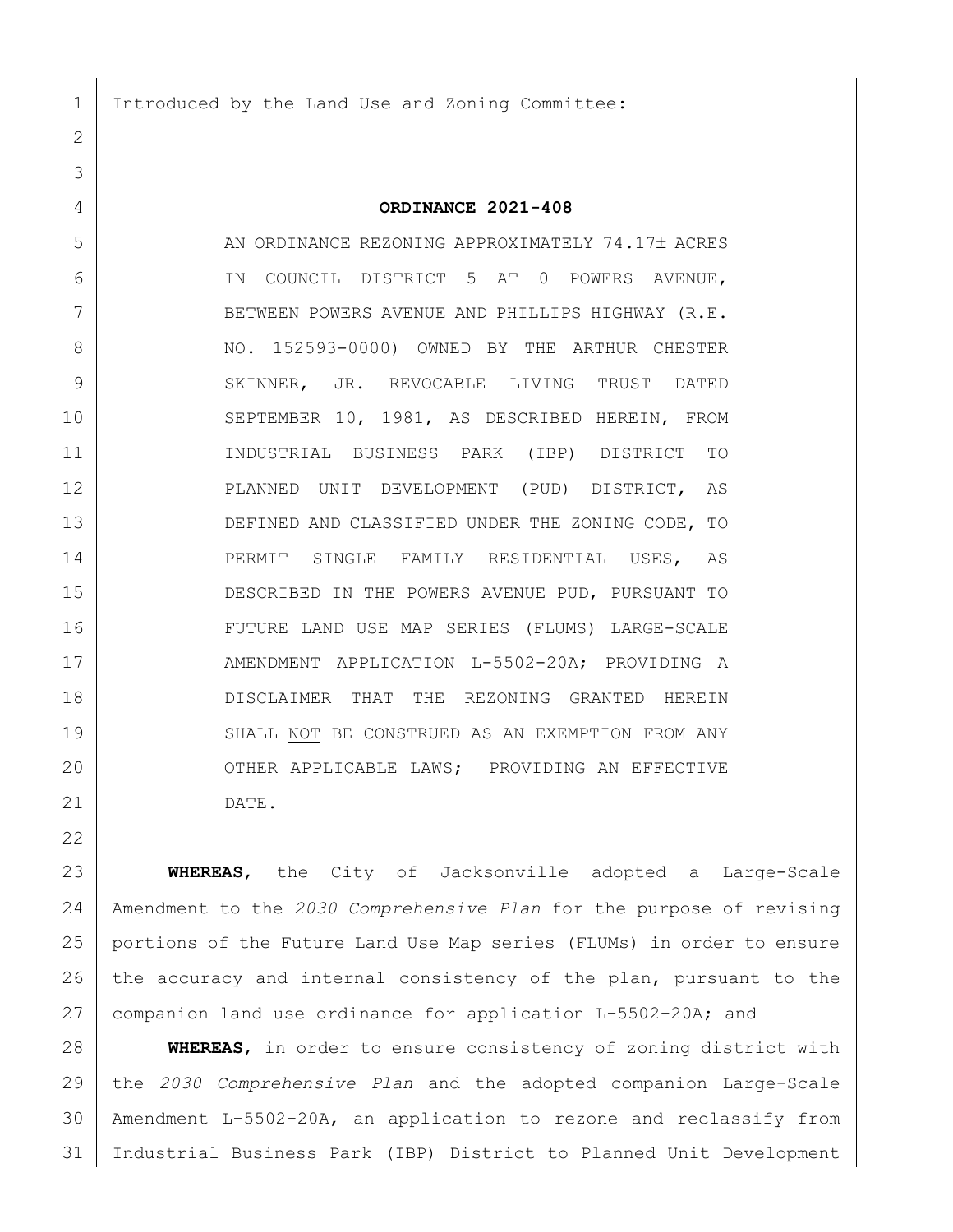1 (PUD) District was filed by Wyman R. Duggan, Esq., on behalf of the Arthur Chester Skinner, Jr. Revocable Living Trust Dated September 3 10, 1981, the owner of approximately 74.17± acres of certain real property in Council District 5, as more particularly described in 5 Section 1; and

 **WHEREAS**, the Planning and Development Department, in order to ensure consistency of this zoning district with the *2030 Comprehensive Plan*, has considered the rezoning and has rendered an advisory opinion; and

 **WHEREAS**, the Planning Commission has considered the application 11 and has rendered an advisory opinion; and

 **WHEREAS**, the Land Use and Zoning (LUZ) Committee after due notice 13 held a public hearing and made its recommendation to the Council; and

 **WHEREAS**, the City Council after due notice held a public hearing, taking into consideration the above recommendations as well as all 16 oral and written comments received during the public hearings, the Council finds that such rezoning is consistent with the *2030 Comprehensive Plan* adopted under the comprehensive planning ordinance for future development of the City of Jacksonville; and

 **WHEREAS**, the Council finds that the proposed PUD does not affect adversely the orderly development of the City as embodied in the *Zoning Code*; will not affect adversely the health and safety of 23 residents in the area; will not be detrimental to the natural 24 environment or to the use or development of the adjacent properties 25 in the general neighborhood; and the proposed PUD will accomplish the objectives and meet the standards of Section 656.340 (Planned Unit Development) of the *Zoning Code* of the City of Jacksonville; now, 28 therefore

**BE IT ORDAINED** by the Council of the City of Jacksonville: **Section 1. Subject Property Location and Description.** The approximately 74.17 acres (R.E. No. 152593-0000) are in Council

 $- 2 -$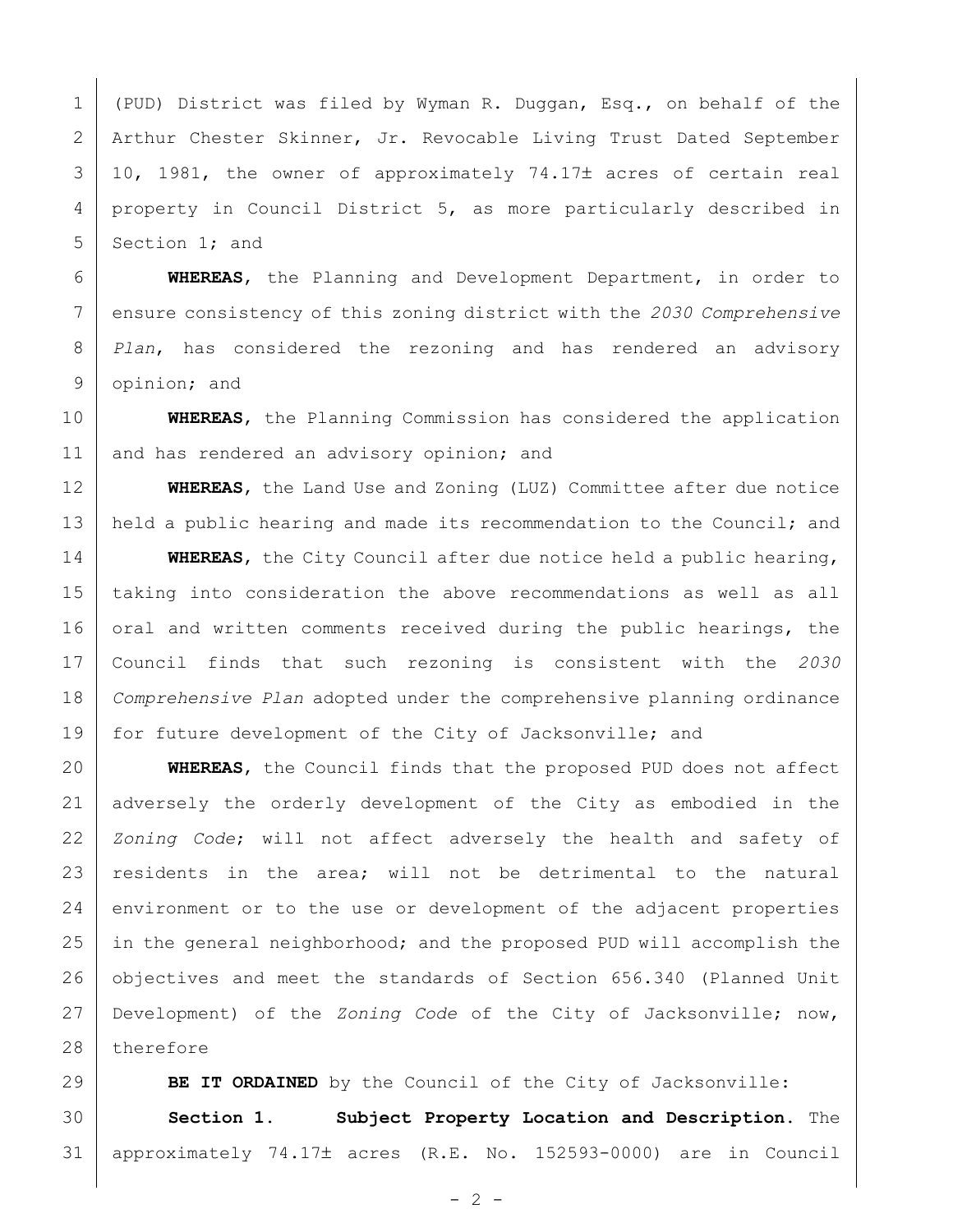District 5 at 0 Powers Avenue, between Powers Avenue and Phillips Highway, as more particularly described in **Exhibit 1**, dated December 1, 2020, **attached hereto** and incorporated herein by this reference 4 (the "Subject Property").

 **Section 2. Owner and Applicant Description.** The Subject Property is owned by the Arthur Chester Skinner, Jr. Revocable Living Trust Dated September 10, 1981. The applicant is Wyman R. Duggan, Esq., 1301 Riverplace Boulevard, Suite 1500, Jacksonville, Florida 32207; (904) 398-3911.

 **Section 3. Property Rezoned.** The Subject Property, pursuant to adopted companion Large-Scale Amendment L-5502-20A, is hereby rezoned and reclassified from Industrial Business Park (IBP) District to Planned Unit Development (PUD) District. This new PUD 14 district shall generally permit single family residential uses, and is described, shown and subject to the following documents, **attached hereto**:

**Exhibit 1** – Legal Description dated December 1, 2020.

**Exhibit 2** – Subject Property Map (prepared by P&DD).

**Exhibit 3** – Written Description dated July 18, 2021.

**Exhibit 4** – Site Plan dated July 9, 2021.

 **Section 4. Contingency.** This rezoning shall not become effective until 31 days after adoption of the companion Large-Scale 23 | Amendment unless challenged by the state land planning agency; and further provided that if the companion Large-Scale Amendment is 25 challenged by the state land planning agency, this rezoning shall not become effective until the state land planning agency or the Administration Commission issues a final order determining the companion Large-Scale Amendment is in compliance with Chapter 163, *Florida Statutes.*

 **Section 5. Disclaimer.** The rezoning granted herein shall **not** be construed as an exemption from any other applicable